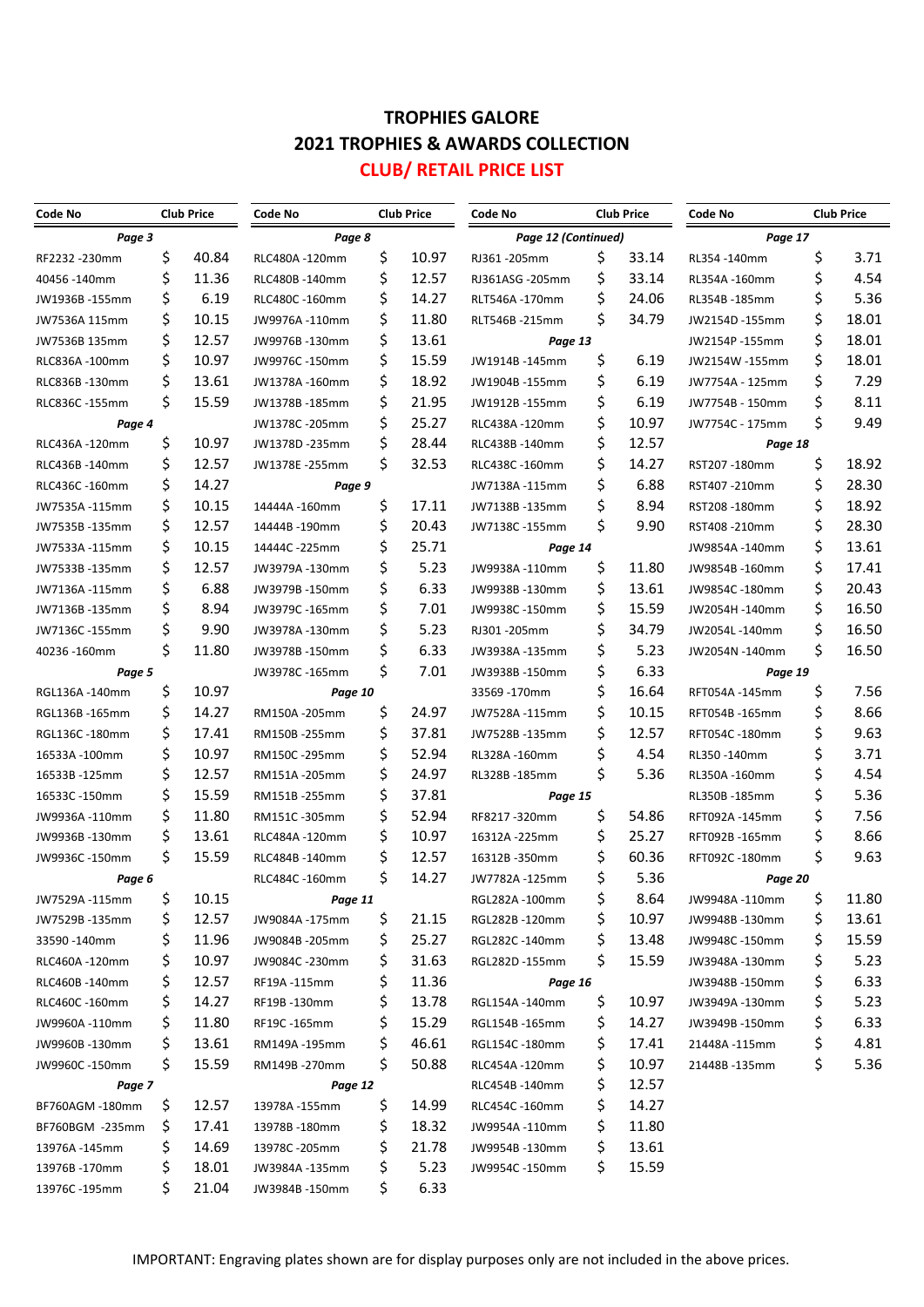# **CLUB/ RETAIL PRICE LIST**

| Code No        |    | <b>Club Price</b> | Code No<br><b>Club Price</b> |     | Code No<br><b>Club Price</b> |                   |            | Code No<br><b>Club Price</b> |                     |    |       |
|----------------|----|-------------------|------------------------------|-----|------------------------------|-------------------|------------|------------------------------|---------------------|----|-------|
| Page 21        |    |                   | Page 25                      |     |                              |                   | Page 30-31 |                              | Page 35 (Continued) |    |       |
| RGL148A-140mm  | \$ | 10.97             | RLC446A-120mm                | \$  | 10.97                        | JWS150-60 - 150mm | S          | 14.14                        | TGG20163 -205mm     | \$ | 11.94 |
| RGL148B-165mm  | \$ | 14.27             | RLC446B-140mm                | \$  | 12.57                        | JWS175-62 - 175mm | \$         | 17.44                        | TGG20164 -220mm     | \$ | 12.27 |
| RGL148C-180mm  | \$ | 17.41             | RLC446C -160mm               | \$  | 14.27                        | JWS200-64 - 200mm | S          | 20.57                        | TGG20165 - 235mm    | \$ | 12.51 |
| RFT048A-145mm  | \$ | 7.56              | Page 26                      |     |                              | Page 32           |            |                              | TGG20166 -145mm     | \$ | 6.66  |
| RFT048B-165mm  | \$ | 8.66              | JW9745A-150mm                | \$  | 18.92                        | TGG20001-180mm    | \$         | 8.25                         | TGG20167-185mm      | \$ | 10.26 |
| RFT048C-180mm  | \$ | 9.63              | JW9745B-180mm                | \$  | 22.69                        | TGG20002 -215mm   | \$         | 12.24                        | TGG20168-200mm      | \$ | 10.59 |
| JW7748A-125mm  | \$ | 7.29              | JW9745C-200mm                | \$  | 29.84                        | TGG20003 -180mm   | \$         | 8.25                         | TGG20169 -215mm     | \$ | 10.84 |
| JW7748B-150mm  | \$ | 8.11              | 13178A-160mm                 | \$  | 17.41                        | TGG20004 -215mm   | \$         | 12.24                        | TGG20170-145mm      | \$ | 6.66  |
| JW7748C-175mm  | \$ | 9.49              | 13178B-190mm                 | \$  | 20.87                        | TGG20005 -180mm   | \$         | 8.25                         | TGG20171-185mm      | \$ | 10.26 |
| Page 22        |    |                   | 13178C -220mm                | \$  | 25.71                        | TGG20006 -215mm   | \$         | 12.24                        | TGG20172 - 200mm    | \$ | 10.59 |
| JW3748A-135mm  | \$ | 5.36              | LBR43-115mm                  | \$  | 14.27                        | TGG20007-180mm    | \$         | 8.25                         | TGG20173 -215mm     | \$ | 10.84 |
| JW3748B-155mm  | \$ | 6.19              | JW7145A-115mm                | \$  | 6.88                         | TGG20008 -215mm   | Ś          | 12.24                        | Page 36             |    |       |
| JW3748C-175mm  | \$ | 7.29              | JW7145B-135mm                | \$  | 8.94                         | TGG20009 -180mm   | \$         | 8.25                         | TGG20021-185mm      | \$ | 10.67 |
| RLC448A-120mm  | \$ | 10.97             | JW7145C -155mm               | \$  | 9.90                         | TGG20010-215mm    | \$         | 12.24                        | TGG20022 -235mm     | \$ | 16.34 |
| RLC448B-140mm  | \$ | 12.57             | Page 27                      |     |                              | Page 33           |            |                              | TGG20023 -185mm     | \$ | 8.17  |
| RLC448C-160mm  | \$ | 14.27             | RGL143A-140mm                | \$  | 10.97                        | TGG20011-180mm    | \$         | 8.25                         | TGG20024 - 230mm    | \$ | 13.83 |
| RF108A-120mm   | \$ | 12.57             | RGL143B-165mm                | \$  | 14.27                        | TGG20012 -215mm   | \$         | 12.24                        | TGG20025 -185mm     | \$ | 8.97  |
| RF108B-145mm   | \$ | 17.24             | RGL143C-180mm                | \$  | 17.41                        | TGG20013 -180mm   | \$         | 8.25                         | TGG20026-215mm      | \$ | 13.86 |
| Page 23        |    |                   | RLC443A-120mm                | \$  | 10.97                        | TGG20014 -215mm   | \$         | 12.24                        | TGG20027 -185mm     | \$ | 8.77  |
| 16310 -190mm   | \$ | 137.36            | RLC443B-140mm                | \$  | 12.57                        | TGG20015 -180mm   | \$         | 8.25                         | TGG20028-240mm      | \$ | 14.44 |
| 16311A-170mm   | \$ | 43.86             | RLC443C-160mm                | \$  | 14.27                        | TGG20016 -215mm   | \$         | 12.24                        | TGG20029-185mm      | \$ | 10.67 |
| 16311B-190mm   | \$ | 63.39             | RLT844A-180mm                | \$  | 16.50                        | TGG20017 -180mm   | \$         | 8.25                         | TGG20030-215mm      | \$ | 15.57 |
| RF4827A-140mm  | \$ | 21.15             | RLT844B-210mm                | \$  | 21.04                        | TGG20018 -215mm   | \$         | 12.24                        | TGG20031-190mm      | \$ | 9.71  |
| RF4827B-185mm  | \$ | 40.84             | RLT844C-240mm                | \$  | 25.58                        | TGG20019 -180mm   | \$         | 8.25                         | TGG20032 -240mm     | \$ | 13.17 |
| JW7170A-115mm  | \$ | 6.88              | Page 28                      |     |                              | TGG20020-215mm    | Ś.         | 12.24                        | Page 37             |    |       |
| JW7170B-135mm  | \$ | 8.94              | RLC858A-100mm                | \$  | 10.97                        | Page 34           |            |                              | TGG20033 -185mm     | \$ | 9.87  |
| JW7170C -155mm | \$ | 9.90              | RLC858B-130mm                | \$  | 13.61                        | TGG20144 -235mm   | \$         | 14.30                        | TGG20034 -230mm     | \$ | 15.54 |
| Page 24        |    |                   | RLC858C-155mm                | \$  | 15.59                        | TGG20145 - 275mm  | \$         | 18.21                        | TGG20035 -245mm     | \$ | 15.87 |
| JW9827A-140mm  | \$ | 13.61             | RLC476A-120mm                | \$  | 10.97                        | TGG20146 -290mm   | \$         | 18.51                        | TGG20036 -185mm     | \$ | 9.46  |
| JW9827B-160mm  | \$ | 17.41             | RLC476B-140mm                | \$  | 12.57                        | TGG20147 -305mm   | Ś          | 19.17                        | TGG20037-230mm      | \$ | 15.54 |
| JW9827C-180mm  | \$ | 20.43             | RLC476C-160mm                | \$  | 14.27                        | TGG20148 -235mm   | \$         | 15.43                        | TGG20038-245mm      | \$ | 15.87 |
| RLC427A-120mm  | \$ | 10.97             | RGL176A-140mm                | \$  | 10.97                        | TGG20149 - 285mm  | \$         | 17.90                        | TGG20039-205mm      | \$ | 9.27  |
| RLC427B-140mm  | \$ | 12.57             | RGL176B -165mm               | \$  | 14.27                        | TGG20150 -310mm   | Ş          | 19.09                        | TGG20040 -260mm     | \$ | 15.04 |
| RLC427C-160mm  | \$ | 14.27             | RGL176C-180mm                | \$  | 17.41                        | TGG20151-335mm    | Ş          | 20.27                        | TGG20041-275mm      | \$ | 15.35 |
| RFT050A-145mm  | \$ | 8.77              | Page 29                      |     |                              | TGG20152 -190mm   | \$         | 8.80                         | TGG20042 -205mm     | \$ | 10.04 |
| RFT050B-165mm  | \$ | 9.87              | JW9956A -110mm               | \$  | 11.80                        | TGG20153 - 250mm  | \$         | 15.70                        | TGG20043 -260mm     | \$ | 15.84 |
| RFT050C -180mm | \$ | 10.84             | JW9956B-130mm                | \$  | 13.61                        | TGG20154 -275mm   | \$         | 16.39                        | TGG20044 -275mm     | \$ | 16.14 |
| Page 25        |    |                   | JW9956C -150mm               | \$  | 15.59                        | TGG20155 -190mm   | \$         | 10.34                        | Page 38             |    |       |
| RGL146A-140mm  | Ş  | 10.97             | RLC872A-100mm                | \$  | 10.97                        | TGG20156 -235mm   | Ş          | 16.01                        | TGG20045 -270mm     | \$ | 17.49 |
| RGL146B-165mm  | Ş  | 14.27             | RLC872B-130mm                | \$  | 13.61                        | TGG20157-250mm    | Ş          | 16.28                        | TGG20046 -300mm     | \$ | 22.17 |
| RGL146C -180mm | \$ | 17.41             | RLC872C-155mm                | \$  | 15.59                        | Page 35           |            |                              | TGG20047 -355mm     | \$ | 25.80 |
| 13990A -150mm  | \$ | 14.38             | JW9835A -140mm               | \$  | 13.61                        | TGG20158 -165mm   | \$,        | 8.33                         | TGG20048 -380mm     | \$ | 27.09 |
| 13990B -180mm  | \$ | 17.41             | JW9835B -160mm               | \$  | 17.41                        | TGG20159 - 205mm  | Ş          | 11.94                        | TGG20049 -275mm     | \$ | 18.84 |
| 13990C -210mm  | \$ | 20.43             | JW9835C -180mm               | \$. | 20.43                        | TGG20160-220mm    | Ş          | 12.27                        | TGG20050 -305mm     | \$ | 22.44 |
|                |    |                   |                              |     |                              | TGG20161 -235mm   | Ş          | 12.51                        | TGG20051-355mm      | \$ | 24.42 |
|                |    |                   |                              |     |                              | TGG20162 -165mm   | \$,        | 8.33                         | TGG20052 -270mm     | \$ | 16.67 |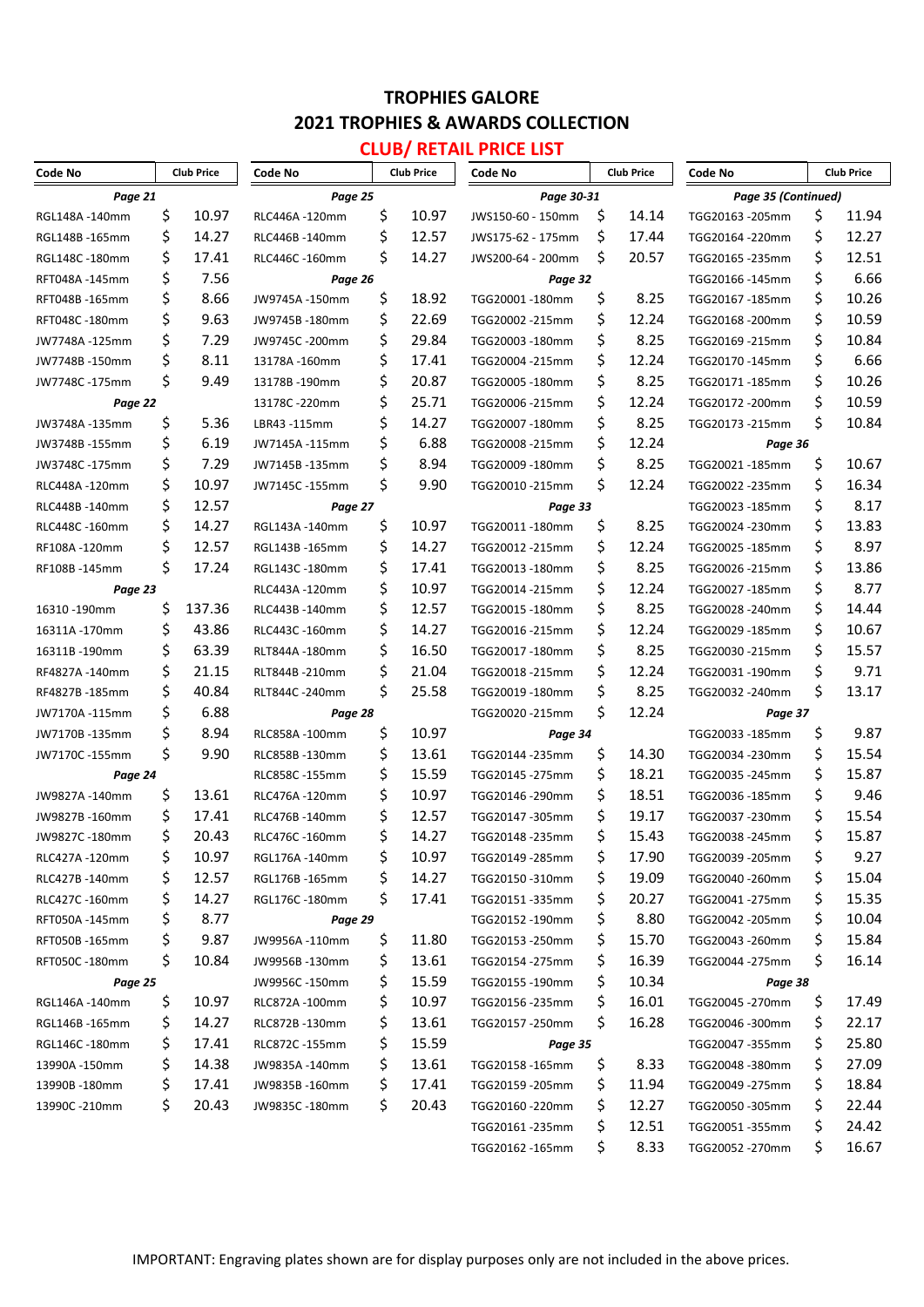# **CLUB/ RETAIL PRICE LIST**

| Page 38 (Continued)<br>Page 41 (Continued)<br>Page 45 (Continued)<br>Page 49 (Continued)<br>19.75<br>\$<br>18.89<br>\$<br>55.96<br>\$<br>21.37<br>\$<br>TGG20053 -300mm<br>TGG20096 -330mm<br>TGG20137 - 280mm<br>NC02BG -175mm<br>\$<br>\$<br>24.39<br>\$<br>73.37<br>20.19<br>TGG20054 -355mm<br>TGG20138 -305mm<br>NC02CG -205mm<br>Page 42<br>\$<br>\$<br>87.12<br>\$<br>25.08<br>\$<br>13.86<br>21.37<br>TGG20097 - 295mm<br>TGG20139 -330mm<br>NC02DG -230mm<br>TGG20055 -380mm<br>\$<br>\$<br>\$<br>119.96<br>\$<br>19.28<br>11.55<br>17.49<br>TGG20098 -350mm<br>TGG20140 -195mm<br>NC02EG -255mm<br>TGG20056 -270mm<br>\$<br>\$<br>\$<br>\$<br>167.06<br>20.43<br>23.10<br>17.27<br>TGG20057-325mm<br>TGG20099 -375mm<br>TGG20141-250mm<br>NC02FG-315mm<br>\$<br>\$<br>\$<br>24.26<br>15.95<br>18.40<br>TGG20142 - 275mm<br>TGG20058-350mm<br>TGG20100 - 265mm<br>Page 50<br>\$<br>Ś.<br>16.28<br>\$<br>13.61<br>19.58<br>Page 39<br>TGG20101-290mm<br>TGG20143 -300mm<br>GP64BL-150mm<br>\$<br>\$<br>\$<br>12.27<br>16.34<br>16.80<br>TGG20059 - 240mm<br>TGG20102 -315mm<br>GP75BL-180mm<br>Page 46<br>\$<br>\$<br>\$<br>\$<br>16.09<br>104.50<br>20.87<br>14.63<br>TGG20060-290mm<br>TGG20103 -175mm<br>GTG815<br>GP86BL-200mm<br>\$<br>\$<br>\$<br>\$<br>112.39<br>13.61<br>12.13<br>17.24<br>TGG20061-250mm<br>TGG20104 -210mm<br>GTG816<br>GP64RD-150mm<br>\$<br>\$<br>16.80<br>13.92<br>\$<br>118.86<br>\$<br>18.40<br>TGG20062 - 270mm<br>TGG20105 - 250mm<br>GTG817<br>GP75RD-180mm<br>\$<br>Ś<br>20.87<br>\$<br>19.06<br>157.49<br>\$<br>12.27<br>TGG20106 - 265mm<br>GTG809<br>TGG20063 -240mm<br>GP86RD -200mm<br>\$<br>16.09<br>Ś<br>\$<br>19.36<br>168.80<br>TGG20107 - 280mm<br>GTG810<br>TGG20064 -290mm<br>Page 51<br>\$<br>\$<br>\$<br>180.87<br>13.61<br>12.27<br>TGG20065 - 240mm<br>GTG811<br>GP64GN -150mm<br>Page 43<br>\$<br>\$<br>16.80<br>16.09<br>\$<br>9.05<br>TGG20108 -150mm<br>GP75GN -180mm<br>TGG20066 -280mm<br>Page 47<br>\$<br>\$<br>12.27<br>\$<br>\$<br>70.92<br>20.87<br>14.08<br>TGG20067 - 240mm<br>TGG20109 -200mm<br>GTG806<br>GP86GN -200mm<br>\$<br>\$<br>\$<br>\$<br>78.62<br>13.61<br>13.34<br>14.47<br>TGG20068 -275mm<br>TGG20110-215mm<br>GTG807<br>GP64BK-150mm<br>\$<br>\$<br>\$<br>\$<br>9.05<br>90.06<br>16.80<br>12.27<br>TGG20069 - 240mm<br>TGG20111-150mm<br>GTG808<br>GP75BK-180mm<br>\$<br>\$<br>Ś<br>\$<br>100.40<br>20.87<br>16.09<br>14.08<br>TGD20323-460mm<br>TGG20070-280mm<br>TGG20112 - 200mm<br>GP86BK-200mm<br>\$<br>Ś<br>109.09<br>14.47<br>TGD20324-530mm<br>TGG20113 -215mm<br>Page 40<br>Page 52<br>\$<br>\$<br>\$<br>17.35<br>\$<br>116.38<br>18.92<br>19.94<br>TGD20325-600mm<br>TGG20071-270mm<br>TGG20114 -195mm<br>TGG20185 -125mm<br>\$<br>\$<br>\$<br>24.97<br>18.54<br>20.90<br>TGG20072 - 285mm<br>TGG20115 - 240mm<br>TGG20186-145mm<br>Page 48<br>\$<br>\$<br>\$<br>\$<br>27.97<br>20.08<br>34.84<br>23.18<br>TGG20073 -320mm<br>TGG20116 - 295mm<br>TGG20174 - 205mm<br>TGG20187-165mm<br>\$<br>\$<br>\$<br>\$<br>18.37<br>15.40<br>18.65<br>44.96<br>TGG20074-270mm<br>TGG20117 - 260mm<br>TGG20175 - 255mm<br>TGG20188-125mm<br>\$<br>\$<br>\$<br>\$<br>23.46<br>15.95<br>20.46<br>74.66<br>TGG20075 -300mm<br>TGG20118 - 280mm<br>TGG20176-330mm<br>TGG20189 -145mm<br>\$<br>\$<br>\$<br>\$<br>93.58<br>22.74<br>25.44<br>17.08<br>TGG20076-355mm<br>TGG20119 -300mm<br>TGG20177-380mm<br>TGG20190 -165mm<br>\$<br>\$<br>\$<br>26.13<br>16.64<br>131.56<br>TGG20178-460mm<br>BMG4A-125mm<br>TGG20077 -380mm<br>Page 44<br>\$<br>\$<br>\$<br>\$<br>52.11<br>18.45<br>18.10<br>14.49<br>TGG20120-165mm<br>TGG20078-270mm<br>WCK002 -160mm<br>BMG4B-145mm<br>\$<br>25.25<br>\$<br>\$<br>74.11<br>\$<br>20.74<br>14.80<br><b>BMG4C-165mm</b><br>TGG20079-355mm<br>TGG20121-180mm<br>WCK003 -160mm<br>\$<br>Ś<br>16.64<br>\$<br>26.37<br>15.48<br>\$<br>54.86<br>TGG20080 -380mm<br>TGG20122 -195mm<br>WCK004 -165mm<br>BMG5A-125mm<br>\$<br>18.45<br>\$<br>\$<br>54.86<br>\$<br>21.34<br>11.99<br>TGG20123-170mm<br>BMG5B-145mm<br>TGG20081-275mm<br>WCK005 -155mm<br>\$<br>\$<br>\$<br>26.57<br>12.40<br>60.36<br>\$<br>20.74<br>TGG20124-185mm<br>BMG5C-165mm<br>TGG20082 -320mm<br>WCK006 -180mm<br>\$<br>\$<br>\$<br>Ş<br>16.64<br>29.43<br>12.62<br>45.51<br>TGG20083 -375mm<br>TGG20125 -200mm<br>WCK007 -165mm<br>BMG6A -125mm<br>\$<br>16.47<br>\$<br>45.51<br>18.45<br>Ş<br>TGG20126 - 285mm<br>WCK009 -165mm<br>BMG6B-145mm<br>Page 41<br>19.53<br>\$,<br>16.69<br>\$<br>\$<br>52.11<br>\$<br>20.74<br>TGG20084 -275mm<br>TGG20127 -315mm<br>WCK010-160mm<br>BMG6C -165mm<br>17.99<br>14.38<br>\$,<br>Ş<br>TGG20085 -300mm<br>TGG20128 - 285mm<br>Page 53<br>Page 49<br>\$<br>\$.<br>19.17<br>\$<br>17.44<br>\$<br>33.14<br>6.16<br>NC01AS-150mm<br><b>BS146S</b><br>TGG20086 -325mm<br>TGG20129 -315mm<br>4.68<br>\$,<br>13.42<br>51.29<br>\$<br>Ş<br>TGG20087 -195mm<br>NC01BS -180mm<br>KC <sub>2</sub><br>Page 45<br>\$<br>17.11<br>65.20<br>7.10<br>Ş<br>Ş<br>16.58<br>Ş<br>TGG20088 - 285mm<br>TGG20130-325mm<br>NC01CS - 205mm<br><b>BS007G</b><br>\$<br>\$<br>18.10<br>19.77<br>Ş<br>82.58<br>7.10<br>\$,<br>TGG20089 -310mm<br>TGG20131-350mm<br>NC01DS-235mm<br><b>BS007S</b><br>\$<br>\$<br>\$<br>\$<br>18.07<br>24.48<br>4.07<br>105.74<br>NC01ES-265mm<br>TGG20090 -235mm<br>TGG20132 -370mm<br><b>BS028G</b><br>\$<br>\$<br>\$<br>18.37<br>16.58<br>\$<br>135.52<br>4.07<br>TGG20091-280mm<br>TGG20133 -325mm<br>NC01FS-295mm<br><b>BS028S</b><br>\$<br>\$,<br>\$<br>19.77<br>\$<br>169.26<br>2.70<br>18.43<br>TGG20134 -350mm<br>NC01GS-325mm<br>BS074G/S<br>TGG20092 -295mm<br>\$<br>\$,<br>18.51<br>\$.<br>24.48<br>213.13<br>3.30<br>Ş<br>TGG20093 -310mm<br>TGG20135 -370mm<br>NC01HS-360mm<br>BS073G/S<br>\$<br>36.00<br>3.60<br>17.30<br>15.21<br>\$<br>Ş<br>Ş.<br>TGG20094 -280mm<br>IL19G<br>TGG20136 -225mm<br>NC02AG -140mm<br>18.54<br>S | Code No | <b>Club Price</b> |  | Code No | <b>Club Price</b> |  | Code No<br><b>Club Price</b> |  | Code No<br><b>Club Price</b> |  |  |  |
|----------------------------------------------------------------------------------------------------------------------------------------------------------------------------------------------------------------------------------------------------------------------------------------------------------------------------------------------------------------------------------------------------------------------------------------------------------------------------------------------------------------------------------------------------------------------------------------------------------------------------------------------------------------------------------------------------------------------------------------------------------------------------------------------------------------------------------------------------------------------------------------------------------------------------------------------------------------------------------------------------------------------------------------------------------------------------------------------------------------------------------------------------------------------------------------------------------------------------------------------------------------------------------------------------------------------------------------------------------------------------------------------------------------------------------------------------------------------------------------------------------------------------------------------------------------------------------------------------------------------------------------------------------------------------------------------------------------------------------------------------------------------------------------------------------------------------------------------------------------------------------------------------------------------------------------------------------------------------------------------------------------------------------------------------------------------------------------------------------------------------------------------------------------------------------------------------------------------------------------------------------------------------------------------------------------------------------------------------------------------------------------------------------------------------------------------------------------------------------------------------------------------------------------------------------------------------------------------------------------------------------------------------------------------------------------------------------------------------------------------------------------------------------------------------------------------------------------------------------------------------------------------------------------------------------------------------------------------------------------------------------------------------------------------------------------------------------------------------------------------------------------------------------------------------------------------------------------------------------------------------------------------------------------------------------------------------------------------------------------------------------------------------------------------------------------------------------------------------------------------------------------------------------------------------------------------------------------------------------------------------------------------------------------------------------------------------------------------------------------------------------------------------------------------------------------------------------------------------------------------------------------------------------------------------------------------------------------------------------------------------------------------------------------------------------------------------------------------------------------------------------------------------------------------------------------------------------------------------------------------------------------------------------------------------------------------------------------------------------------------------------------------------------------------------------------------------------------------------------------------------------------------------------------------------------------------------------------------------------------------------------------------------------------------------------------------------------------------------------------------------------------------------------------------------------------------------------------------------------------------------------------------------------------------------------------------------------------------------------------------------------------------------------------------------------------------------------------------------------------------------------------------------------------------------------------------------------------------------------------------------------------------------------------------------------------------------------------------------------------------------------------------------------------------------------------------------------------------------------------------------------------------------------------------------------------------------------------------------------------------------------------------------------------------------------------------------------------------------------------------------------------------------------------------------------------------------------------------------------------------------|---------|-------------------|--|---------|-------------------|--|------------------------------|--|------------------------------|--|--|--|
| TGG20095 -305mm                                                                                                                                                                                                                                                                                                                                                                                                                                                                                                                                                                                                                                                                                                                                                                                                                                                                                                                                                                                                                                                                                                                                                                                                                                                                                                                                                                                                                                                                                                                                                                                                                                                                                                                                                                                                                                                                                                                                                                                                                                                                                                                                                                                                                                                                                                                                                                                                                                                                                                                                                                                                                                                                                                                                                                                                                                                                                                                                                                                                                                                                                                                                                                                                                                                                                                                                                                                                                                                                                                                                                                                                                                                                                                                                                                                                                                                                                                                                                                                                                                                                                                                                                                                                                                                                                                                                                                                                                                                                                                                                                                                                                                                                                                                                                                                                                                                                                                                                                                                                                                                                                                                                                                                                                                                                                                                                                                                                                                                                                                                                                                                                                                                                                                                                                                                                                                                            |         |                   |  |         |                   |  |                              |  |                              |  |  |  |
|                                                                                                                                                                                                                                                                                                                                                                                                                                                                                                                                                                                                                                                                                                                                                                                                                                                                                                                                                                                                                                                                                                                                                                                                                                                                                                                                                                                                                                                                                                                                                                                                                                                                                                                                                                                                                                                                                                                                                                                                                                                                                                                                                                                                                                                                                                                                                                                                                                                                                                                                                                                                                                                                                                                                                                                                                                                                                                                                                                                                                                                                                                                                                                                                                                                                                                                                                                                                                                                                                                                                                                                                                                                                                                                                                                                                                                                                                                                                                                                                                                                                                                                                                                                                                                                                                                                                                                                                                                                                                                                                                                                                                                                                                                                                                                                                                                                                                                                                                                                                                                                                                                                                                                                                                                                                                                                                                                                                                                                                                                                                                                                                                                                                                                                                                                                                                                                                            |         |                   |  |         |                   |  |                              |  |                              |  |  |  |
|                                                                                                                                                                                                                                                                                                                                                                                                                                                                                                                                                                                                                                                                                                                                                                                                                                                                                                                                                                                                                                                                                                                                                                                                                                                                                                                                                                                                                                                                                                                                                                                                                                                                                                                                                                                                                                                                                                                                                                                                                                                                                                                                                                                                                                                                                                                                                                                                                                                                                                                                                                                                                                                                                                                                                                                                                                                                                                                                                                                                                                                                                                                                                                                                                                                                                                                                                                                                                                                                                                                                                                                                                                                                                                                                                                                                                                                                                                                                                                                                                                                                                                                                                                                                                                                                                                                                                                                                                                                                                                                                                                                                                                                                                                                                                                                                                                                                                                                                                                                                                                                                                                                                                                                                                                                                                                                                                                                                                                                                                                                                                                                                                                                                                                                                                                                                                                                                            |         |                   |  |         |                   |  |                              |  |                              |  |  |  |
|                                                                                                                                                                                                                                                                                                                                                                                                                                                                                                                                                                                                                                                                                                                                                                                                                                                                                                                                                                                                                                                                                                                                                                                                                                                                                                                                                                                                                                                                                                                                                                                                                                                                                                                                                                                                                                                                                                                                                                                                                                                                                                                                                                                                                                                                                                                                                                                                                                                                                                                                                                                                                                                                                                                                                                                                                                                                                                                                                                                                                                                                                                                                                                                                                                                                                                                                                                                                                                                                                                                                                                                                                                                                                                                                                                                                                                                                                                                                                                                                                                                                                                                                                                                                                                                                                                                                                                                                                                                                                                                                                                                                                                                                                                                                                                                                                                                                                                                                                                                                                                                                                                                                                                                                                                                                                                                                                                                                                                                                                                                                                                                                                                                                                                                                                                                                                                                                            |         |                   |  |         |                   |  |                              |  |                              |  |  |  |
|                                                                                                                                                                                                                                                                                                                                                                                                                                                                                                                                                                                                                                                                                                                                                                                                                                                                                                                                                                                                                                                                                                                                                                                                                                                                                                                                                                                                                                                                                                                                                                                                                                                                                                                                                                                                                                                                                                                                                                                                                                                                                                                                                                                                                                                                                                                                                                                                                                                                                                                                                                                                                                                                                                                                                                                                                                                                                                                                                                                                                                                                                                                                                                                                                                                                                                                                                                                                                                                                                                                                                                                                                                                                                                                                                                                                                                                                                                                                                                                                                                                                                                                                                                                                                                                                                                                                                                                                                                                                                                                                                                                                                                                                                                                                                                                                                                                                                                                                                                                                                                                                                                                                                                                                                                                                                                                                                                                                                                                                                                                                                                                                                                                                                                                                                                                                                                                                            |         |                   |  |         |                   |  |                              |  |                              |  |  |  |
|                                                                                                                                                                                                                                                                                                                                                                                                                                                                                                                                                                                                                                                                                                                                                                                                                                                                                                                                                                                                                                                                                                                                                                                                                                                                                                                                                                                                                                                                                                                                                                                                                                                                                                                                                                                                                                                                                                                                                                                                                                                                                                                                                                                                                                                                                                                                                                                                                                                                                                                                                                                                                                                                                                                                                                                                                                                                                                                                                                                                                                                                                                                                                                                                                                                                                                                                                                                                                                                                                                                                                                                                                                                                                                                                                                                                                                                                                                                                                                                                                                                                                                                                                                                                                                                                                                                                                                                                                                                                                                                                                                                                                                                                                                                                                                                                                                                                                                                                                                                                                                                                                                                                                                                                                                                                                                                                                                                                                                                                                                                                                                                                                                                                                                                                                                                                                                                                            |         |                   |  |         |                   |  |                              |  |                              |  |  |  |
|                                                                                                                                                                                                                                                                                                                                                                                                                                                                                                                                                                                                                                                                                                                                                                                                                                                                                                                                                                                                                                                                                                                                                                                                                                                                                                                                                                                                                                                                                                                                                                                                                                                                                                                                                                                                                                                                                                                                                                                                                                                                                                                                                                                                                                                                                                                                                                                                                                                                                                                                                                                                                                                                                                                                                                                                                                                                                                                                                                                                                                                                                                                                                                                                                                                                                                                                                                                                                                                                                                                                                                                                                                                                                                                                                                                                                                                                                                                                                                                                                                                                                                                                                                                                                                                                                                                                                                                                                                                                                                                                                                                                                                                                                                                                                                                                                                                                                                                                                                                                                                                                                                                                                                                                                                                                                                                                                                                                                                                                                                                                                                                                                                                                                                                                                                                                                                                                            |         |                   |  |         |                   |  |                              |  |                              |  |  |  |
|                                                                                                                                                                                                                                                                                                                                                                                                                                                                                                                                                                                                                                                                                                                                                                                                                                                                                                                                                                                                                                                                                                                                                                                                                                                                                                                                                                                                                                                                                                                                                                                                                                                                                                                                                                                                                                                                                                                                                                                                                                                                                                                                                                                                                                                                                                                                                                                                                                                                                                                                                                                                                                                                                                                                                                                                                                                                                                                                                                                                                                                                                                                                                                                                                                                                                                                                                                                                                                                                                                                                                                                                                                                                                                                                                                                                                                                                                                                                                                                                                                                                                                                                                                                                                                                                                                                                                                                                                                                                                                                                                                                                                                                                                                                                                                                                                                                                                                                                                                                                                                                                                                                                                                                                                                                                                                                                                                                                                                                                                                                                                                                                                                                                                                                                                                                                                                                                            |         |                   |  |         |                   |  |                              |  |                              |  |  |  |
|                                                                                                                                                                                                                                                                                                                                                                                                                                                                                                                                                                                                                                                                                                                                                                                                                                                                                                                                                                                                                                                                                                                                                                                                                                                                                                                                                                                                                                                                                                                                                                                                                                                                                                                                                                                                                                                                                                                                                                                                                                                                                                                                                                                                                                                                                                                                                                                                                                                                                                                                                                                                                                                                                                                                                                                                                                                                                                                                                                                                                                                                                                                                                                                                                                                                                                                                                                                                                                                                                                                                                                                                                                                                                                                                                                                                                                                                                                                                                                                                                                                                                                                                                                                                                                                                                                                                                                                                                                                                                                                                                                                                                                                                                                                                                                                                                                                                                                                                                                                                                                                                                                                                                                                                                                                                                                                                                                                                                                                                                                                                                                                                                                                                                                                                                                                                                                                                            |         |                   |  |         |                   |  |                              |  |                              |  |  |  |
|                                                                                                                                                                                                                                                                                                                                                                                                                                                                                                                                                                                                                                                                                                                                                                                                                                                                                                                                                                                                                                                                                                                                                                                                                                                                                                                                                                                                                                                                                                                                                                                                                                                                                                                                                                                                                                                                                                                                                                                                                                                                                                                                                                                                                                                                                                                                                                                                                                                                                                                                                                                                                                                                                                                                                                                                                                                                                                                                                                                                                                                                                                                                                                                                                                                                                                                                                                                                                                                                                                                                                                                                                                                                                                                                                                                                                                                                                                                                                                                                                                                                                                                                                                                                                                                                                                                                                                                                                                                                                                                                                                                                                                                                                                                                                                                                                                                                                                                                                                                                                                                                                                                                                                                                                                                                                                                                                                                                                                                                                                                                                                                                                                                                                                                                                                                                                                                                            |         |                   |  |         |                   |  |                              |  |                              |  |  |  |
|                                                                                                                                                                                                                                                                                                                                                                                                                                                                                                                                                                                                                                                                                                                                                                                                                                                                                                                                                                                                                                                                                                                                                                                                                                                                                                                                                                                                                                                                                                                                                                                                                                                                                                                                                                                                                                                                                                                                                                                                                                                                                                                                                                                                                                                                                                                                                                                                                                                                                                                                                                                                                                                                                                                                                                                                                                                                                                                                                                                                                                                                                                                                                                                                                                                                                                                                                                                                                                                                                                                                                                                                                                                                                                                                                                                                                                                                                                                                                                                                                                                                                                                                                                                                                                                                                                                                                                                                                                                                                                                                                                                                                                                                                                                                                                                                                                                                                                                                                                                                                                                                                                                                                                                                                                                                                                                                                                                                                                                                                                                                                                                                                                                                                                                                                                                                                                                                            |         |                   |  |         |                   |  |                              |  |                              |  |  |  |
|                                                                                                                                                                                                                                                                                                                                                                                                                                                                                                                                                                                                                                                                                                                                                                                                                                                                                                                                                                                                                                                                                                                                                                                                                                                                                                                                                                                                                                                                                                                                                                                                                                                                                                                                                                                                                                                                                                                                                                                                                                                                                                                                                                                                                                                                                                                                                                                                                                                                                                                                                                                                                                                                                                                                                                                                                                                                                                                                                                                                                                                                                                                                                                                                                                                                                                                                                                                                                                                                                                                                                                                                                                                                                                                                                                                                                                                                                                                                                                                                                                                                                                                                                                                                                                                                                                                                                                                                                                                                                                                                                                                                                                                                                                                                                                                                                                                                                                                                                                                                                                                                                                                                                                                                                                                                                                                                                                                                                                                                                                                                                                                                                                                                                                                                                                                                                                                                            |         |                   |  |         |                   |  |                              |  |                              |  |  |  |
|                                                                                                                                                                                                                                                                                                                                                                                                                                                                                                                                                                                                                                                                                                                                                                                                                                                                                                                                                                                                                                                                                                                                                                                                                                                                                                                                                                                                                                                                                                                                                                                                                                                                                                                                                                                                                                                                                                                                                                                                                                                                                                                                                                                                                                                                                                                                                                                                                                                                                                                                                                                                                                                                                                                                                                                                                                                                                                                                                                                                                                                                                                                                                                                                                                                                                                                                                                                                                                                                                                                                                                                                                                                                                                                                                                                                                                                                                                                                                                                                                                                                                                                                                                                                                                                                                                                                                                                                                                                                                                                                                                                                                                                                                                                                                                                                                                                                                                                                                                                                                                                                                                                                                                                                                                                                                                                                                                                                                                                                                                                                                                                                                                                                                                                                                                                                                                                                            |         |                   |  |         |                   |  |                              |  |                              |  |  |  |
|                                                                                                                                                                                                                                                                                                                                                                                                                                                                                                                                                                                                                                                                                                                                                                                                                                                                                                                                                                                                                                                                                                                                                                                                                                                                                                                                                                                                                                                                                                                                                                                                                                                                                                                                                                                                                                                                                                                                                                                                                                                                                                                                                                                                                                                                                                                                                                                                                                                                                                                                                                                                                                                                                                                                                                                                                                                                                                                                                                                                                                                                                                                                                                                                                                                                                                                                                                                                                                                                                                                                                                                                                                                                                                                                                                                                                                                                                                                                                                                                                                                                                                                                                                                                                                                                                                                                                                                                                                                                                                                                                                                                                                                                                                                                                                                                                                                                                                                                                                                                                                                                                                                                                                                                                                                                                                                                                                                                                                                                                                                                                                                                                                                                                                                                                                                                                                                                            |         |                   |  |         |                   |  |                              |  |                              |  |  |  |
|                                                                                                                                                                                                                                                                                                                                                                                                                                                                                                                                                                                                                                                                                                                                                                                                                                                                                                                                                                                                                                                                                                                                                                                                                                                                                                                                                                                                                                                                                                                                                                                                                                                                                                                                                                                                                                                                                                                                                                                                                                                                                                                                                                                                                                                                                                                                                                                                                                                                                                                                                                                                                                                                                                                                                                                                                                                                                                                                                                                                                                                                                                                                                                                                                                                                                                                                                                                                                                                                                                                                                                                                                                                                                                                                                                                                                                                                                                                                                                                                                                                                                                                                                                                                                                                                                                                                                                                                                                                                                                                                                                                                                                                                                                                                                                                                                                                                                                                                                                                                                                                                                                                                                                                                                                                                                                                                                                                                                                                                                                                                                                                                                                                                                                                                                                                                                                                                            |         |                   |  |         |                   |  |                              |  |                              |  |  |  |
|                                                                                                                                                                                                                                                                                                                                                                                                                                                                                                                                                                                                                                                                                                                                                                                                                                                                                                                                                                                                                                                                                                                                                                                                                                                                                                                                                                                                                                                                                                                                                                                                                                                                                                                                                                                                                                                                                                                                                                                                                                                                                                                                                                                                                                                                                                                                                                                                                                                                                                                                                                                                                                                                                                                                                                                                                                                                                                                                                                                                                                                                                                                                                                                                                                                                                                                                                                                                                                                                                                                                                                                                                                                                                                                                                                                                                                                                                                                                                                                                                                                                                                                                                                                                                                                                                                                                                                                                                                                                                                                                                                                                                                                                                                                                                                                                                                                                                                                                                                                                                                                                                                                                                                                                                                                                                                                                                                                                                                                                                                                                                                                                                                                                                                                                                                                                                                                                            |         |                   |  |         |                   |  |                              |  |                              |  |  |  |
|                                                                                                                                                                                                                                                                                                                                                                                                                                                                                                                                                                                                                                                                                                                                                                                                                                                                                                                                                                                                                                                                                                                                                                                                                                                                                                                                                                                                                                                                                                                                                                                                                                                                                                                                                                                                                                                                                                                                                                                                                                                                                                                                                                                                                                                                                                                                                                                                                                                                                                                                                                                                                                                                                                                                                                                                                                                                                                                                                                                                                                                                                                                                                                                                                                                                                                                                                                                                                                                                                                                                                                                                                                                                                                                                                                                                                                                                                                                                                                                                                                                                                                                                                                                                                                                                                                                                                                                                                                                                                                                                                                                                                                                                                                                                                                                                                                                                                                                                                                                                                                                                                                                                                                                                                                                                                                                                                                                                                                                                                                                                                                                                                                                                                                                                                                                                                                                                            |         |                   |  |         |                   |  |                              |  |                              |  |  |  |
|                                                                                                                                                                                                                                                                                                                                                                                                                                                                                                                                                                                                                                                                                                                                                                                                                                                                                                                                                                                                                                                                                                                                                                                                                                                                                                                                                                                                                                                                                                                                                                                                                                                                                                                                                                                                                                                                                                                                                                                                                                                                                                                                                                                                                                                                                                                                                                                                                                                                                                                                                                                                                                                                                                                                                                                                                                                                                                                                                                                                                                                                                                                                                                                                                                                                                                                                                                                                                                                                                                                                                                                                                                                                                                                                                                                                                                                                                                                                                                                                                                                                                                                                                                                                                                                                                                                                                                                                                                                                                                                                                                                                                                                                                                                                                                                                                                                                                                                                                                                                                                                                                                                                                                                                                                                                                                                                                                                                                                                                                                                                                                                                                                                                                                                                                                                                                                                                            |         |                   |  |         |                   |  |                              |  |                              |  |  |  |
|                                                                                                                                                                                                                                                                                                                                                                                                                                                                                                                                                                                                                                                                                                                                                                                                                                                                                                                                                                                                                                                                                                                                                                                                                                                                                                                                                                                                                                                                                                                                                                                                                                                                                                                                                                                                                                                                                                                                                                                                                                                                                                                                                                                                                                                                                                                                                                                                                                                                                                                                                                                                                                                                                                                                                                                                                                                                                                                                                                                                                                                                                                                                                                                                                                                                                                                                                                                                                                                                                                                                                                                                                                                                                                                                                                                                                                                                                                                                                                                                                                                                                                                                                                                                                                                                                                                                                                                                                                                                                                                                                                                                                                                                                                                                                                                                                                                                                                                                                                                                                                                                                                                                                                                                                                                                                                                                                                                                                                                                                                                                                                                                                                                                                                                                                                                                                                                                            |         |                   |  |         |                   |  |                              |  |                              |  |  |  |
|                                                                                                                                                                                                                                                                                                                                                                                                                                                                                                                                                                                                                                                                                                                                                                                                                                                                                                                                                                                                                                                                                                                                                                                                                                                                                                                                                                                                                                                                                                                                                                                                                                                                                                                                                                                                                                                                                                                                                                                                                                                                                                                                                                                                                                                                                                                                                                                                                                                                                                                                                                                                                                                                                                                                                                                                                                                                                                                                                                                                                                                                                                                                                                                                                                                                                                                                                                                                                                                                                                                                                                                                                                                                                                                                                                                                                                                                                                                                                                                                                                                                                                                                                                                                                                                                                                                                                                                                                                                                                                                                                                                                                                                                                                                                                                                                                                                                                                                                                                                                                                                                                                                                                                                                                                                                                                                                                                                                                                                                                                                                                                                                                                                                                                                                                                                                                                                                            |         |                   |  |         |                   |  |                              |  |                              |  |  |  |
|                                                                                                                                                                                                                                                                                                                                                                                                                                                                                                                                                                                                                                                                                                                                                                                                                                                                                                                                                                                                                                                                                                                                                                                                                                                                                                                                                                                                                                                                                                                                                                                                                                                                                                                                                                                                                                                                                                                                                                                                                                                                                                                                                                                                                                                                                                                                                                                                                                                                                                                                                                                                                                                                                                                                                                                                                                                                                                                                                                                                                                                                                                                                                                                                                                                                                                                                                                                                                                                                                                                                                                                                                                                                                                                                                                                                                                                                                                                                                                                                                                                                                                                                                                                                                                                                                                                                                                                                                                                                                                                                                                                                                                                                                                                                                                                                                                                                                                                                                                                                                                                                                                                                                                                                                                                                                                                                                                                                                                                                                                                                                                                                                                                                                                                                                                                                                                                                            |         |                   |  |         |                   |  |                              |  |                              |  |  |  |
|                                                                                                                                                                                                                                                                                                                                                                                                                                                                                                                                                                                                                                                                                                                                                                                                                                                                                                                                                                                                                                                                                                                                                                                                                                                                                                                                                                                                                                                                                                                                                                                                                                                                                                                                                                                                                                                                                                                                                                                                                                                                                                                                                                                                                                                                                                                                                                                                                                                                                                                                                                                                                                                                                                                                                                                                                                                                                                                                                                                                                                                                                                                                                                                                                                                                                                                                                                                                                                                                                                                                                                                                                                                                                                                                                                                                                                                                                                                                                                                                                                                                                                                                                                                                                                                                                                                                                                                                                                                                                                                                                                                                                                                                                                                                                                                                                                                                                                                                                                                                                                                                                                                                                                                                                                                                                                                                                                                                                                                                                                                                                                                                                                                                                                                                                                                                                                                                            |         |                   |  |         |                   |  |                              |  |                              |  |  |  |
|                                                                                                                                                                                                                                                                                                                                                                                                                                                                                                                                                                                                                                                                                                                                                                                                                                                                                                                                                                                                                                                                                                                                                                                                                                                                                                                                                                                                                                                                                                                                                                                                                                                                                                                                                                                                                                                                                                                                                                                                                                                                                                                                                                                                                                                                                                                                                                                                                                                                                                                                                                                                                                                                                                                                                                                                                                                                                                                                                                                                                                                                                                                                                                                                                                                                                                                                                                                                                                                                                                                                                                                                                                                                                                                                                                                                                                                                                                                                                                                                                                                                                                                                                                                                                                                                                                                                                                                                                                                                                                                                                                                                                                                                                                                                                                                                                                                                                                                                                                                                                                                                                                                                                                                                                                                                                                                                                                                                                                                                                                                                                                                                                                                                                                                                                                                                                                                                            |         |                   |  |         |                   |  |                              |  |                              |  |  |  |
|                                                                                                                                                                                                                                                                                                                                                                                                                                                                                                                                                                                                                                                                                                                                                                                                                                                                                                                                                                                                                                                                                                                                                                                                                                                                                                                                                                                                                                                                                                                                                                                                                                                                                                                                                                                                                                                                                                                                                                                                                                                                                                                                                                                                                                                                                                                                                                                                                                                                                                                                                                                                                                                                                                                                                                                                                                                                                                                                                                                                                                                                                                                                                                                                                                                                                                                                                                                                                                                                                                                                                                                                                                                                                                                                                                                                                                                                                                                                                                                                                                                                                                                                                                                                                                                                                                                                                                                                                                                                                                                                                                                                                                                                                                                                                                                                                                                                                                                                                                                                                                                                                                                                                                                                                                                                                                                                                                                                                                                                                                                                                                                                                                                                                                                                                                                                                                                                            |         |                   |  |         |                   |  |                              |  |                              |  |  |  |
|                                                                                                                                                                                                                                                                                                                                                                                                                                                                                                                                                                                                                                                                                                                                                                                                                                                                                                                                                                                                                                                                                                                                                                                                                                                                                                                                                                                                                                                                                                                                                                                                                                                                                                                                                                                                                                                                                                                                                                                                                                                                                                                                                                                                                                                                                                                                                                                                                                                                                                                                                                                                                                                                                                                                                                                                                                                                                                                                                                                                                                                                                                                                                                                                                                                                                                                                                                                                                                                                                                                                                                                                                                                                                                                                                                                                                                                                                                                                                                                                                                                                                                                                                                                                                                                                                                                                                                                                                                                                                                                                                                                                                                                                                                                                                                                                                                                                                                                                                                                                                                                                                                                                                                                                                                                                                                                                                                                                                                                                                                                                                                                                                                                                                                                                                                                                                                                                            |         |                   |  |         |                   |  |                              |  |                              |  |  |  |
|                                                                                                                                                                                                                                                                                                                                                                                                                                                                                                                                                                                                                                                                                                                                                                                                                                                                                                                                                                                                                                                                                                                                                                                                                                                                                                                                                                                                                                                                                                                                                                                                                                                                                                                                                                                                                                                                                                                                                                                                                                                                                                                                                                                                                                                                                                                                                                                                                                                                                                                                                                                                                                                                                                                                                                                                                                                                                                                                                                                                                                                                                                                                                                                                                                                                                                                                                                                                                                                                                                                                                                                                                                                                                                                                                                                                                                                                                                                                                                                                                                                                                                                                                                                                                                                                                                                                                                                                                                                                                                                                                                                                                                                                                                                                                                                                                                                                                                                                                                                                                                                                                                                                                                                                                                                                                                                                                                                                                                                                                                                                                                                                                                                                                                                                                                                                                                                                            |         |                   |  |         |                   |  |                              |  |                              |  |  |  |
|                                                                                                                                                                                                                                                                                                                                                                                                                                                                                                                                                                                                                                                                                                                                                                                                                                                                                                                                                                                                                                                                                                                                                                                                                                                                                                                                                                                                                                                                                                                                                                                                                                                                                                                                                                                                                                                                                                                                                                                                                                                                                                                                                                                                                                                                                                                                                                                                                                                                                                                                                                                                                                                                                                                                                                                                                                                                                                                                                                                                                                                                                                                                                                                                                                                                                                                                                                                                                                                                                                                                                                                                                                                                                                                                                                                                                                                                                                                                                                                                                                                                                                                                                                                                                                                                                                                                                                                                                                                                                                                                                                                                                                                                                                                                                                                                                                                                                                                                                                                                                                                                                                                                                                                                                                                                                                                                                                                                                                                                                                                                                                                                                                                                                                                                                                                                                                                                            |         |                   |  |         |                   |  |                              |  |                              |  |  |  |
|                                                                                                                                                                                                                                                                                                                                                                                                                                                                                                                                                                                                                                                                                                                                                                                                                                                                                                                                                                                                                                                                                                                                                                                                                                                                                                                                                                                                                                                                                                                                                                                                                                                                                                                                                                                                                                                                                                                                                                                                                                                                                                                                                                                                                                                                                                                                                                                                                                                                                                                                                                                                                                                                                                                                                                                                                                                                                                                                                                                                                                                                                                                                                                                                                                                                                                                                                                                                                                                                                                                                                                                                                                                                                                                                                                                                                                                                                                                                                                                                                                                                                                                                                                                                                                                                                                                                                                                                                                                                                                                                                                                                                                                                                                                                                                                                                                                                                                                                                                                                                                                                                                                                                                                                                                                                                                                                                                                                                                                                                                                                                                                                                                                                                                                                                                                                                                                                            |         |                   |  |         |                   |  |                              |  |                              |  |  |  |
|                                                                                                                                                                                                                                                                                                                                                                                                                                                                                                                                                                                                                                                                                                                                                                                                                                                                                                                                                                                                                                                                                                                                                                                                                                                                                                                                                                                                                                                                                                                                                                                                                                                                                                                                                                                                                                                                                                                                                                                                                                                                                                                                                                                                                                                                                                                                                                                                                                                                                                                                                                                                                                                                                                                                                                                                                                                                                                                                                                                                                                                                                                                                                                                                                                                                                                                                                                                                                                                                                                                                                                                                                                                                                                                                                                                                                                                                                                                                                                                                                                                                                                                                                                                                                                                                                                                                                                                                                                                                                                                                                                                                                                                                                                                                                                                                                                                                                                                                                                                                                                                                                                                                                                                                                                                                                                                                                                                                                                                                                                                                                                                                                                                                                                                                                                                                                                                                            |         |                   |  |         |                   |  |                              |  |                              |  |  |  |
|                                                                                                                                                                                                                                                                                                                                                                                                                                                                                                                                                                                                                                                                                                                                                                                                                                                                                                                                                                                                                                                                                                                                                                                                                                                                                                                                                                                                                                                                                                                                                                                                                                                                                                                                                                                                                                                                                                                                                                                                                                                                                                                                                                                                                                                                                                                                                                                                                                                                                                                                                                                                                                                                                                                                                                                                                                                                                                                                                                                                                                                                                                                                                                                                                                                                                                                                                                                                                                                                                                                                                                                                                                                                                                                                                                                                                                                                                                                                                                                                                                                                                                                                                                                                                                                                                                                                                                                                                                                                                                                                                                                                                                                                                                                                                                                                                                                                                                                                                                                                                                                                                                                                                                                                                                                                                                                                                                                                                                                                                                                                                                                                                                                                                                                                                                                                                                                                            |         |                   |  |         |                   |  |                              |  |                              |  |  |  |
|                                                                                                                                                                                                                                                                                                                                                                                                                                                                                                                                                                                                                                                                                                                                                                                                                                                                                                                                                                                                                                                                                                                                                                                                                                                                                                                                                                                                                                                                                                                                                                                                                                                                                                                                                                                                                                                                                                                                                                                                                                                                                                                                                                                                                                                                                                                                                                                                                                                                                                                                                                                                                                                                                                                                                                                                                                                                                                                                                                                                                                                                                                                                                                                                                                                                                                                                                                                                                                                                                                                                                                                                                                                                                                                                                                                                                                                                                                                                                                                                                                                                                                                                                                                                                                                                                                                                                                                                                                                                                                                                                                                                                                                                                                                                                                                                                                                                                                                                                                                                                                                                                                                                                                                                                                                                                                                                                                                                                                                                                                                                                                                                                                                                                                                                                                                                                                                                            |         |                   |  |         |                   |  |                              |  |                              |  |  |  |
|                                                                                                                                                                                                                                                                                                                                                                                                                                                                                                                                                                                                                                                                                                                                                                                                                                                                                                                                                                                                                                                                                                                                                                                                                                                                                                                                                                                                                                                                                                                                                                                                                                                                                                                                                                                                                                                                                                                                                                                                                                                                                                                                                                                                                                                                                                                                                                                                                                                                                                                                                                                                                                                                                                                                                                                                                                                                                                                                                                                                                                                                                                                                                                                                                                                                                                                                                                                                                                                                                                                                                                                                                                                                                                                                                                                                                                                                                                                                                                                                                                                                                                                                                                                                                                                                                                                                                                                                                                                                                                                                                                                                                                                                                                                                                                                                                                                                                                                                                                                                                                                                                                                                                                                                                                                                                                                                                                                                                                                                                                                                                                                                                                                                                                                                                                                                                                                                            |         |                   |  |         |                   |  |                              |  |                              |  |  |  |
|                                                                                                                                                                                                                                                                                                                                                                                                                                                                                                                                                                                                                                                                                                                                                                                                                                                                                                                                                                                                                                                                                                                                                                                                                                                                                                                                                                                                                                                                                                                                                                                                                                                                                                                                                                                                                                                                                                                                                                                                                                                                                                                                                                                                                                                                                                                                                                                                                                                                                                                                                                                                                                                                                                                                                                                                                                                                                                                                                                                                                                                                                                                                                                                                                                                                                                                                                                                                                                                                                                                                                                                                                                                                                                                                                                                                                                                                                                                                                                                                                                                                                                                                                                                                                                                                                                                                                                                                                                                                                                                                                                                                                                                                                                                                                                                                                                                                                                                                                                                                                                                                                                                                                                                                                                                                                                                                                                                                                                                                                                                                                                                                                                                                                                                                                                                                                                                                            |         |                   |  |         |                   |  |                              |  |                              |  |  |  |
|                                                                                                                                                                                                                                                                                                                                                                                                                                                                                                                                                                                                                                                                                                                                                                                                                                                                                                                                                                                                                                                                                                                                                                                                                                                                                                                                                                                                                                                                                                                                                                                                                                                                                                                                                                                                                                                                                                                                                                                                                                                                                                                                                                                                                                                                                                                                                                                                                                                                                                                                                                                                                                                                                                                                                                                                                                                                                                                                                                                                                                                                                                                                                                                                                                                                                                                                                                                                                                                                                                                                                                                                                                                                                                                                                                                                                                                                                                                                                                                                                                                                                                                                                                                                                                                                                                                                                                                                                                                                                                                                                                                                                                                                                                                                                                                                                                                                                                                                                                                                                                                                                                                                                                                                                                                                                                                                                                                                                                                                                                                                                                                                                                                                                                                                                                                                                                                                            |         |                   |  |         |                   |  |                              |  |                              |  |  |  |
|                                                                                                                                                                                                                                                                                                                                                                                                                                                                                                                                                                                                                                                                                                                                                                                                                                                                                                                                                                                                                                                                                                                                                                                                                                                                                                                                                                                                                                                                                                                                                                                                                                                                                                                                                                                                                                                                                                                                                                                                                                                                                                                                                                                                                                                                                                                                                                                                                                                                                                                                                                                                                                                                                                                                                                                                                                                                                                                                                                                                                                                                                                                                                                                                                                                                                                                                                                                                                                                                                                                                                                                                                                                                                                                                                                                                                                                                                                                                                                                                                                                                                                                                                                                                                                                                                                                                                                                                                                                                                                                                                                                                                                                                                                                                                                                                                                                                                                                                                                                                                                                                                                                                                                                                                                                                                                                                                                                                                                                                                                                                                                                                                                                                                                                                                                                                                                                                            |         |                   |  |         |                   |  |                              |  |                              |  |  |  |
|                                                                                                                                                                                                                                                                                                                                                                                                                                                                                                                                                                                                                                                                                                                                                                                                                                                                                                                                                                                                                                                                                                                                                                                                                                                                                                                                                                                                                                                                                                                                                                                                                                                                                                                                                                                                                                                                                                                                                                                                                                                                                                                                                                                                                                                                                                                                                                                                                                                                                                                                                                                                                                                                                                                                                                                                                                                                                                                                                                                                                                                                                                                                                                                                                                                                                                                                                                                                                                                                                                                                                                                                                                                                                                                                                                                                                                                                                                                                                                                                                                                                                                                                                                                                                                                                                                                                                                                                                                                                                                                                                                                                                                                                                                                                                                                                                                                                                                                                                                                                                                                                                                                                                                                                                                                                                                                                                                                                                                                                                                                                                                                                                                                                                                                                                                                                                                                                            |         |                   |  |         |                   |  |                              |  |                              |  |  |  |
|                                                                                                                                                                                                                                                                                                                                                                                                                                                                                                                                                                                                                                                                                                                                                                                                                                                                                                                                                                                                                                                                                                                                                                                                                                                                                                                                                                                                                                                                                                                                                                                                                                                                                                                                                                                                                                                                                                                                                                                                                                                                                                                                                                                                                                                                                                                                                                                                                                                                                                                                                                                                                                                                                                                                                                                                                                                                                                                                                                                                                                                                                                                                                                                                                                                                                                                                                                                                                                                                                                                                                                                                                                                                                                                                                                                                                                                                                                                                                                                                                                                                                                                                                                                                                                                                                                                                                                                                                                                                                                                                                                                                                                                                                                                                                                                                                                                                                                                                                                                                                                                                                                                                                                                                                                                                                                                                                                                                                                                                                                                                                                                                                                                                                                                                                                                                                                                                            |         |                   |  |         |                   |  |                              |  |                              |  |  |  |
|                                                                                                                                                                                                                                                                                                                                                                                                                                                                                                                                                                                                                                                                                                                                                                                                                                                                                                                                                                                                                                                                                                                                                                                                                                                                                                                                                                                                                                                                                                                                                                                                                                                                                                                                                                                                                                                                                                                                                                                                                                                                                                                                                                                                                                                                                                                                                                                                                                                                                                                                                                                                                                                                                                                                                                                                                                                                                                                                                                                                                                                                                                                                                                                                                                                                                                                                                                                                                                                                                                                                                                                                                                                                                                                                                                                                                                                                                                                                                                                                                                                                                                                                                                                                                                                                                                                                                                                                                                                                                                                                                                                                                                                                                                                                                                                                                                                                                                                                                                                                                                                                                                                                                                                                                                                                                                                                                                                                                                                                                                                                                                                                                                                                                                                                                                                                                                                                            |         |                   |  |         |                   |  |                              |  |                              |  |  |  |
|                                                                                                                                                                                                                                                                                                                                                                                                                                                                                                                                                                                                                                                                                                                                                                                                                                                                                                                                                                                                                                                                                                                                                                                                                                                                                                                                                                                                                                                                                                                                                                                                                                                                                                                                                                                                                                                                                                                                                                                                                                                                                                                                                                                                                                                                                                                                                                                                                                                                                                                                                                                                                                                                                                                                                                                                                                                                                                                                                                                                                                                                                                                                                                                                                                                                                                                                                                                                                                                                                                                                                                                                                                                                                                                                                                                                                                                                                                                                                                                                                                                                                                                                                                                                                                                                                                                                                                                                                                                                                                                                                                                                                                                                                                                                                                                                                                                                                                                                                                                                                                                                                                                                                                                                                                                                                                                                                                                                                                                                                                                                                                                                                                                                                                                                                                                                                                                                            |         |                   |  |         |                   |  |                              |  |                              |  |  |  |
|                                                                                                                                                                                                                                                                                                                                                                                                                                                                                                                                                                                                                                                                                                                                                                                                                                                                                                                                                                                                                                                                                                                                                                                                                                                                                                                                                                                                                                                                                                                                                                                                                                                                                                                                                                                                                                                                                                                                                                                                                                                                                                                                                                                                                                                                                                                                                                                                                                                                                                                                                                                                                                                                                                                                                                                                                                                                                                                                                                                                                                                                                                                                                                                                                                                                                                                                                                                                                                                                                                                                                                                                                                                                                                                                                                                                                                                                                                                                                                                                                                                                                                                                                                                                                                                                                                                                                                                                                                                                                                                                                                                                                                                                                                                                                                                                                                                                                                                                                                                                                                                                                                                                                                                                                                                                                                                                                                                                                                                                                                                                                                                                                                                                                                                                                                                                                                                                            |         |                   |  |         |                   |  |                              |  |                              |  |  |  |
|                                                                                                                                                                                                                                                                                                                                                                                                                                                                                                                                                                                                                                                                                                                                                                                                                                                                                                                                                                                                                                                                                                                                                                                                                                                                                                                                                                                                                                                                                                                                                                                                                                                                                                                                                                                                                                                                                                                                                                                                                                                                                                                                                                                                                                                                                                                                                                                                                                                                                                                                                                                                                                                                                                                                                                                                                                                                                                                                                                                                                                                                                                                                                                                                                                                                                                                                                                                                                                                                                                                                                                                                                                                                                                                                                                                                                                                                                                                                                                                                                                                                                                                                                                                                                                                                                                                                                                                                                                                                                                                                                                                                                                                                                                                                                                                                                                                                                                                                                                                                                                                                                                                                                                                                                                                                                                                                                                                                                                                                                                                                                                                                                                                                                                                                                                                                                                                                            |         |                   |  |         |                   |  |                              |  |                              |  |  |  |
|                                                                                                                                                                                                                                                                                                                                                                                                                                                                                                                                                                                                                                                                                                                                                                                                                                                                                                                                                                                                                                                                                                                                                                                                                                                                                                                                                                                                                                                                                                                                                                                                                                                                                                                                                                                                                                                                                                                                                                                                                                                                                                                                                                                                                                                                                                                                                                                                                                                                                                                                                                                                                                                                                                                                                                                                                                                                                                                                                                                                                                                                                                                                                                                                                                                                                                                                                                                                                                                                                                                                                                                                                                                                                                                                                                                                                                                                                                                                                                                                                                                                                                                                                                                                                                                                                                                                                                                                                                                                                                                                                                                                                                                                                                                                                                                                                                                                                                                                                                                                                                                                                                                                                                                                                                                                                                                                                                                                                                                                                                                                                                                                                                                                                                                                                                                                                                                                            |         |                   |  |         |                   |  |                              |  |                              |  |  |  |
|                                                                                                                                                                                                                                                                                                                                                                                                                                                                                                                                                                                                                                                                                                                                                                                                                                                                                                                                                                                                                                                                                                                                                                                                                                                                                                                                                                                                                                                                                                                                                                                                                                                                                                                                                                                                                                                                                                                                                                                                                                                                                                                                                                                                                                                                                                                                                                                                                                                                                                                                                                                                                                                                                                                                                                                                                                                                                                                                                                                                                                                                                                                                                                                                                                                                                                                                                                                                                                                                                                                                                                                                                                                                                                                                                                                                                                                                                                                                                                                                                                                                                                                                                                                                                                                                                                                                                                                                                                                                                                                                                                                                                                                                                                                                                                                                                                                                                                                                                                                                                                                                                                                                                                                                                                                                                                                                                                                                                                                                                                                                                                                                                                                                                                                                                                                                                                                                            |         |                   |  |         |                   |  |                              |  |                              |  |  |  |
|                                                                                                                                                                                                                                                                                                                                                                                                                                                                                                                                                                                                                                                                                                                                                                                                                                                                                                                                                                                                                                                                                                                                                                                                                                                                                                                                                                                                                                                                                                                                                                                                                                                                                                                                                                                                                                                                                                                                                                                                                                                                                                                                                                                                                                                                                                                                                                                                                                                                                                                                                                                                                                                                                                                                                                                                                                                                                                                                                                                                                                                                                                                                                                                                                                                                                                                                                                                                                                                                                                                                                                                                                                                                                                                                                                                                                                                                                                                                                                                                                                                                                                                                                                                                                                                                                                                                                                                                                                                                                                                                                                                                                                                                                                                                                                                                                                                                                                                                                                                                                                                                                                                                                                                                                                                                                                                                                                                                                                                                                                                                                                                                                                                                                                                                                                                                                                                                            |         |                   |  |         |                   |  |                              |  |                              |  |  |  |
|                                                                                                                                                                                                                                                                                                                                                                                                                                                                                                                                                                                                                                                                                                                                                                                                                                                                                                                                                                                                                                                                                                                                                                                                                                                                                                                                                                                                                                                                                                                                                                                                                                                                                                                                                                                                                                                                                                                                                                                                                                                                                                                                                                                                                                                                                                                                                                                                                                                                                                                                                                                                                                                                                                                                                                                                                                                                                                                                                                                                                                                                                                                                                                                                                                                                                                                                                                                                                                                                                                                                                                                                                                                                                                                                                                                                                                                                                                                                                                                                                                                                                                                                                                                                                                                                                                                                                                                                                                                                                                                                                                                                                                                                                                                                                                                                                                                                                                                                                                                                                                                                                                                                                                                                                                                                                                                                                                                                                                                                                                                                                                                                                                                                                                                                                                                                                                                                            |         |                   |  |         |                   |  |                              |  |                              |  |  |  |
|                                                                                                                                                                                                                                                                                                                                                                                                                                                                                                                                                                                                                                                                                                                                                                                                                                                                                                                                                                                                                                                                                                                                                                                                                                                                                                                                                                                                                                                                                                                                                                                                                                                                                                                                                                                                                                                                                                                                                                                                                                                                                                                                                                                                                                                                                                                                                                                                                                                                                                                                                                                                                                                                                                                                                                                                                                                                                                                                                                                                                                                                                                                                                                                                                                                                                                                                                                                                                                                                                                                                                                                                                                                                                                                                                                                                                                                                                                                                                                                                                                                                                                                                                                                                                                                                                                                                                                                                                                                                                                                                                                                                                                                                                                                                                                                                                                                                                                                                                                                                                                                                                                                                                                                                                                                                                                                                                                                                                                                                                                                                                                                                                                                                                                                                                                                                                                                                            |         |                   |  |         |                   |  |                              |  |                              |  |  |  |
|                                                                                                                                                                                                                                                                                                                                                                                                                                                                                                                                                                                                                                                                                                                                                                                                                                                                                                                                                                                                                                                                                                                                                                                                                                                                                                                                                                                                                                                                                                                                                                                                                                                                                                                                                                                                                                                                                                                                                                                                                                                                                                                                                                                                                                                                                                                                                                                                                                                                                                                                                                                                                                                                                                                                                                                                                                                                                                                                                                                                                                                                                                                                                                                                                                                                                                                                                                                                                                                                                                                                                                                                                                                                                                                                                                                                                                                                                                                                                                                                                                                                                                                                                                                                                                                                                                                                                                                                                                                                                                                                                                                                                                                                                                                                                                                                                                                                                                                                                                                                                                                                                                                                                                                                                                                                                                                                                                                                                                                                                                                                                                                                                                                                                                                                                                                                                                                                            |         |                   |  |         |                   |  |                              |  |                              |  |  |  |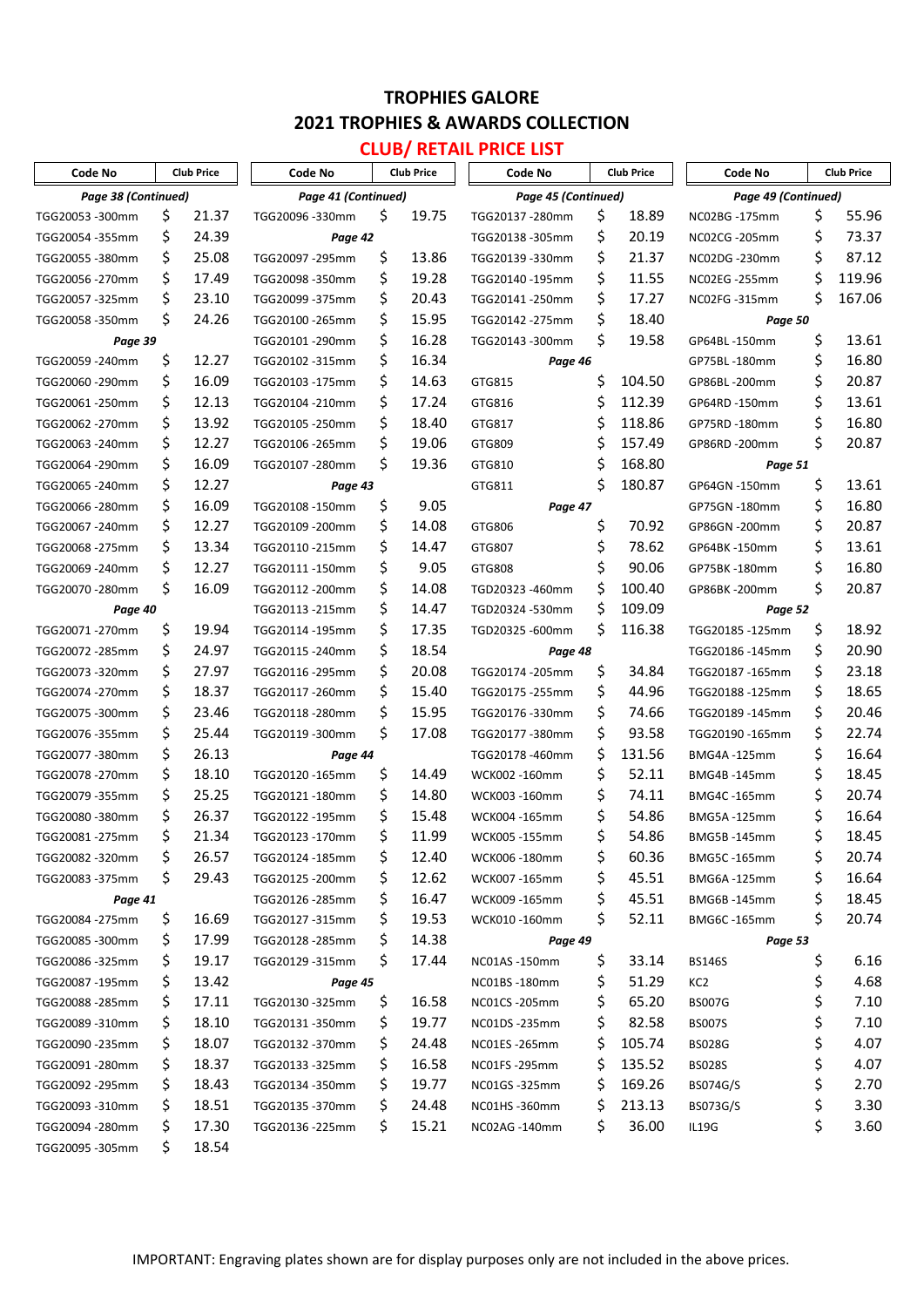# **CLUB/ RETAIL PRICE LIST**

| Code No              | <b>Club Price</b> |       | Code No        |    | <b>Club Price</b>   | Code No                 |     | <b>Club Price</b>   | Code No                  |     | <b>Club Price</b> |
|----------------------|-------------------|-------|----------------|----|---------------------|-------------------------|-----|---------------------|--------------------------|-----|-------------------|
| Page 53 (Continued)  |                   |       | Page 56        |    | Page 59 (Continued) |                         |     | Page 63 (Continued) |                          |     |                   |
| IL20G                | \$                | 3.00  | MS4066-55mm    | \$ | 2.17                | MS2058 -60mm            | \$  | 3.30                | MSS5022 Cricket          | \$  | 4.79              |
| IL18PR / IL18PB      | \$                | 4.37  | MS4052 -55mm   | \$ | 2.17                | MS2056 -60mm            | \$  | 3.30                | MSS5020 Aust. Rules      | \$  | 4.79              |
| IL18SR / IL18SB      | \$                | 4.37  | MS4056 -55mm   | \$ | 2.17                | MS2001AG -60mm          | \$  | 3.30                | MSS5013 Soccer           | \$  | 4.79              |
| IL18TR / IL18TB      | \$                | 4.37  | MS4058 -55mm   | \$ | 2.17                | MS2002AS -60mm          | \$  | 3.30                | MSS5027 Hockey           | \$  | 4.57              |
| IL18VPR / IL18VPB    | \$                | 4.37  | MS4060 -55mm   | \$ | 2.17                | MS2003B-60mm            | \$  | 3.30                | MSS5074 Graduation       | \$  | 4.48              |
| IL18ASR/IL18ASB      | \$                | 4.37  | MS4062 -55mm   | \$ | 2.17                | MS2000 -60mm            | \$  | 4.07                | MSS5019 Rugby            | \$  | 4.79              |
| IL18LMR / IL18LMB    | \$                | 4.37  | MS4064 -55mm   | \$ | 2.17                | MS2028-60mm             | \$  | 3.30                | MSS5021 Netball          | \$  | 4.79              |
| G0065-490ml          | \$                | 12.71 | MS4068 -55mm   | \$ | 2.17                | MS2036 -60mm            | \$  | 3.30                | MSS5075 Dance            | \$  | 4.79              |
| G0079-195ml          | \$                | 12.05 | MS4032 -55mm   | \$ | 2.17                | MS2053 -60mm            | \$  | 3.30                | MSS5059 Music            | \$  | 4.57              |
| G0080-350ml          | \$                | 12.05 | MS4001AG -55mm | \$ | 2.17                | MS2150 -60mm            | \$  | 3.30                | Page 64                  |     |                   |
| G2015-470ml          | \$                | 11.39 | MS4002AS -55mm | \$ | 2.17                | MS2100 -60mm            | \$  | 3.30                | MS3051 Aust. Rules       | \$  | 2.89              |
| G4995 -370ml         | \$                | 10.73 | MS4003B-55mm   | \$ | 2.17                | Page 60                 |     |                     | MS3066 Football          | \$  | 2.89              |
| G5129 -500ml         | \$                | 14.03 | MS4051-55mm    | \$ | 2.17                | MM62-70mm               | \$  | 6.44                | MS3053 Netball           | \$  | 2.89              |
| G5299 -400ml         | \$                | 12.71 | MS4053 -55mm   | \$ | 2.17                | MM12-70mm               | \$  | 5.75                | MS3052 Rugby             | \$  | 2.89              |
| G1536-435ml          | \$                | 11.39 | Page 57        |    |                     | MM7050-50mm             | \$  | 3.69                | MS3060 Basketball-Ma \$  |     | 2.89              |
| Page 54              |                   |       | MS4000-55mm    | \$ | 3.25                | MM8050-50mm             | \$  | 3.38                | MS3061 Basketball-Fer \$ |     | 2.89              |
| HV6001AG -60mm       | \$                | 4.26  | BM005 -50mm    | \$ | 2.70                | Page 61                 |     |                     | MS3064 Cricket           | \$  | 2.89              |
| HV6002AS -60mm       | \$                | 4.26  | BM002 -50mm    | \$ | 2.70                | MM5050-50mm             | \$  | 3.47                | MS3055 Cross Country \$  |     | 2.89              |
| HV6003B-60mm         | \$                | 4.26  | BM006 -50mm    | \$ | 2.70                | MM301-50mm              | \$  | 3.96                | MS3090 Life Saving       | \$. | 2.89              |
| HV6064-60mm          | \$                | 4.26  | BM004 -50mm    | \$ | 2.70                | MM291-50mm              | \$  | 3.96                | MS3068 Swimming          | \$  | 2.89              |
| HV6060-60mm          | \$                | 4.26  | BM003 -50mm    | \$ | 2.70                | MM61-50mm               | \$  | 3.96                | Page 65                  |     |                   |
| HV6000 -60mm         | \$                | 4.26  | BM001-50mm     | \$ | 2.70                | MM261-50mm              | \$  | 3.74                | <b>SM1 Football</b>      | \$  | 4.54              |
| HV6058-60mm          | \$                | 4.26  | BM007-50mm     | \$ | 2.48                | MM321-50mm              | \$  | 3.96                | <b>SM2 Swimming</b>      | \$  | 4.54              |
| HV6068-60mm          | \$                | 4.26  | BM008 -50mm    | \$ | 2.70                | MM11-50mm               | \$  | 3.96                | SM3 Academic             | \$  | 4.54              |
| HV6032 Dance         | \$                | 4.26  | BM010-50mm     | \$ | 2.70                | Page 62                 |     |                     | <b>SM4 Running</b>       | \$  | 4.54              |
| HV6034 Music         | \$                | 4.26  | BM009 -50mm    | \$ | 2.70                | MS1064 Cricket          | \$  | 1.90                | SM5 Sports Day           | \$  | 4.54              |
| HV6052-60mm          | \$                | 4.26  | BM011-50mm     | \$ | 2.39                | MS1060 Basketball       | \$  | 1.90                | SM6 Music                | \$  | 4.54              |
| HV6066 - Football    | \$                | 4.26  | Page 58        |    |                     | MS1058 Tennis           | \$  | 1.90                | SM7 Drama                | \$  | 4.54              |
| HV6051 - Aust. Rules | \$                | 4.26  | BM211-70mm     | \$ | 3.99                | MS1062 Baseball         | \$  | 1.90                | <b>SM8 Tennis</b>        | \$  | 4.54              |
| HV6053 - Netball     | \$                | 4.26  | BM209 -70mm    | Ş  | 4.79                | MS1056 Track            | \$  | 1.90                | SM9 Special Award        | \$  | 4.54              |
| Page 55              |                   |       | BM015 -50mm    | Ş  | 2.39                | MS1068 Swimming         | \$  | 1.90                | SM10 Basketball          | \$  | 4.54              |
| MS4005AG -55mm       | \$                | 2.17  | BM012 -50mm    | \$ | 2.39                | MS1055 Cross Country \$ |     | 1.90                | SM11 Chess               | \$  | 4.54              |
| MS4006AG -55mm       | \$                | 2.17  | BM014 -50mm    | \$ | 2.39                | MS1051 Australian Rul Ş |     | 1.90                | SM12 Victory             | \$  | 4.54              |
| MS4007AG -55mm       | \$                | 2.17  | BM013 -50mm    | \$ | 2.70                | MS1066 Soccer           | Ş   | 1.90                | SM14AG 1st Place         | \$  | 4.54              |
| MS4012AG -55mm       | \$                | 2.17  | MS2052 -60mm   | \$ | 3.30                | MS1052 Rugby            | \$  | 1.90                | SM15AS 2nd Place         | \$  | 4.54              |
| MS4014AG -55mm       | \$                | 2.17  | MS2048-60mm    | \$ | 3.30                | MS1048 Hockey           | \$  | 1.90                | SM16B 3rd Place          | \$  | 4.54              |
| MS4028AG -55mm       | \$                | 2.17  | MS2066-60mm    | \$ | 3.30                | MS1036 Knowledge        | \$  | 1.90                | SM17 Cricket             | \$  | 4.54              |
| MS4074AG -55mm       | \$                | 2.17  | MS2034 -60mm   | \$ | 3.30                | MS1034 Music            | \$  | 1.90                | SM18AG Perfect Atten     | S   | 4.54              |
| MS4030 -55mm         | \$                | 2.17  | MS2051-60mm    | \$ | 3.30                | MS1032 Dance            | \$  | 1.90                | SM19 Netball             | Ş   | 4.54              |
| MS4035 -55mm         | \$                | 2.17  | MS2150-60mm    | \$ | 3.30                | MS1072 Volley Ball      | \$  | 1.90                | <b>SM20 Gymnastics</b>   | \$  | 4.54              |
| MS4036 -55mm         | \$                | 2.17  | MS2032 Dance   | \$ | 3.30                | MS1035 Achievement \$   |     | 1.90                | SM21 Karate              | \$  | 4.54              |
| MS4044 -55mm         | \$                | 2.17  | Page 59        |    |                     | MS1053 Netball          | \$  | 1.90                | SM22 Hockey              | \$  | 4.54              |
| MS4046 -55mm         | \$                | 2.17  | MS2060-60mm    | \$ | 3.30                | Page 63                 |     |                     | SM23 Rugby               | \$  | 4.54              |
| MS4048 -55mm         | \$                | 2.17  | MS2062 -60mm   | \$ | 3.30                | MSS5003 Basketball      | \$, | 4.79                | SM24 Star                | Ś   | 5.39              |
| MS4092 -55mm         | \$                | 2.17  | MS2064 -60mm   | \$ | 3.30                | MSS5014 Swimming        | \$, | 4.79                | SM40 Australian Rules Ş  |     | 4.54              |
| MS4034 -55mm         | \$                | 2.17  | MS2068 -60mm   | \$ | 3.30                | MSS5016 Track           | \$  | 4.79                |                          |     |                   |